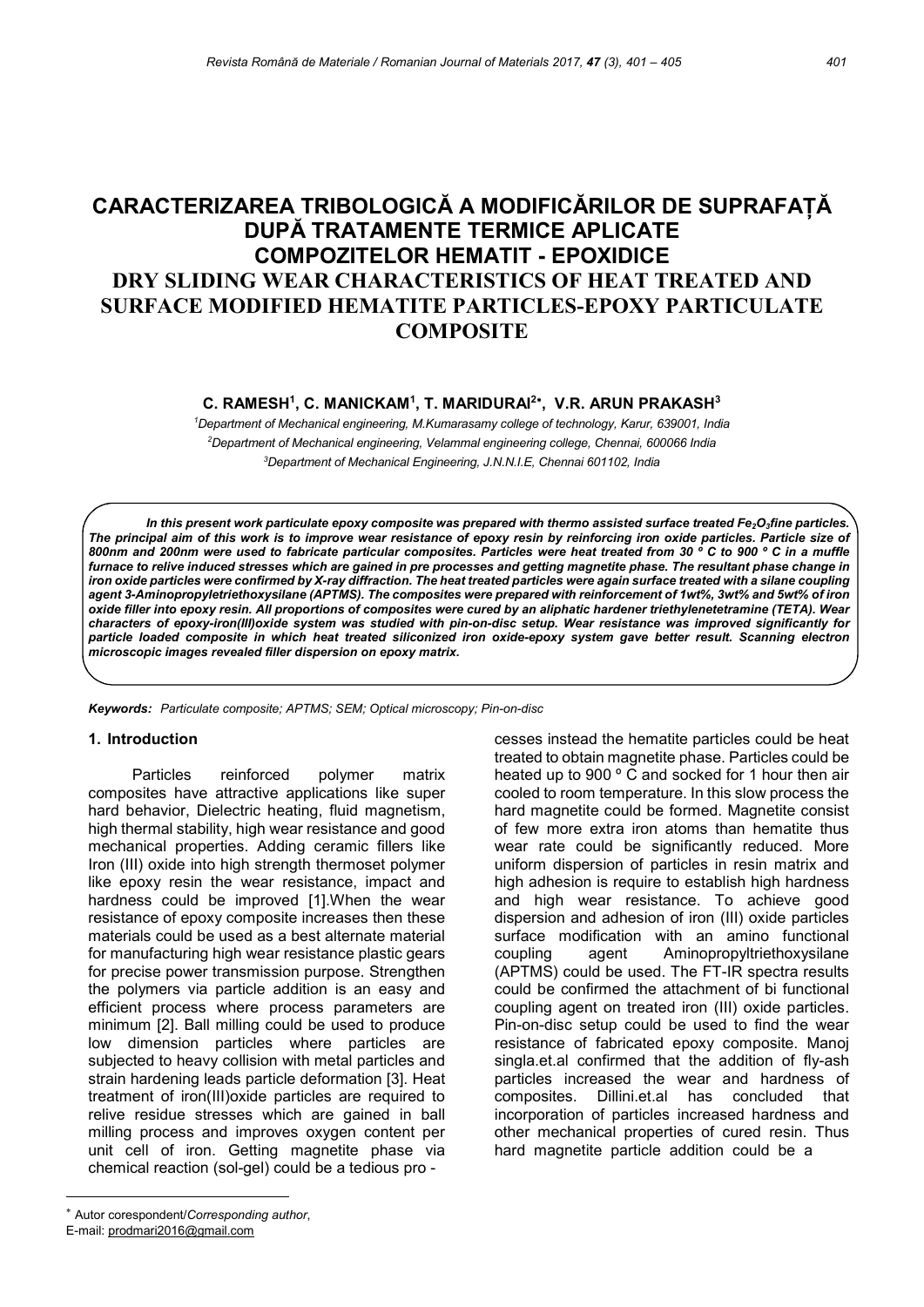most efficient process to improve the tribology properties of epoxy resin.

### 2. Experimental procedures

#### 2.1 Materials

The epoxy resin used in this study was liquid diglycidyl ether of Bisphenol-A type having viscosity of 12000 cps and density of 1.2g/cm<sup>3</sup> at 25 $\degree$  C. Triethylenetetramine, a low viscosity aliphatic amine having viscosity of 20cps and density of 0.98g/cm<sup>3</sup> was used as a curing agent. 3-Aminopropyltriethoxysilane (APTMS) was purchased from Sigma Aldrich. Ball milled Iron(III)oxide particles with an average particle size of 800nm, 200 nm with density of 5.2g/cm<sup>3</sup> were used as filler. Figure 1 shows the shape and size of 800 and 200nm iron(III)oxide particles which were scanned using HITACHI S-3400JAPAN.



Fig.1 - SEM images of (a) 800nm iron (III) oxide (b) 200nm iron (III) oxide particles.

## 2.2. Sample preparation

### 2.2.1. Heat treatment process

The ball milled iron oxide particles was heat treated with a muffle furnace having temperature variation from room temperature to 1600 º C. particles were kept in a silica crucible with a lid and the temperature was raised slowly. When the temperature reaches 900 º C heating process was stopped and maintain in the same temperature for about 1 hour. Finally, the iron oxide powder was taken away and kept outside of furnace to reduce the temperature up to room temperature [4]. Crystal structure and form of iron (III) oxide before and after heat treatment was confirmed with x-ray diffraction peaks (Match Phase analyzer, Germany). The Figure 2(a) shows XRD graph of as-received iron (III) oxide particles. The maximum peak of  $33.2^{\circ}$  2 theta reveals the presence of rhombohedra crystal structured alpha-Fe<sub>2</sub>O<sub>3</sub>with 104 lattice pattern and other peaks of  $Fe<sub>2</sub>O<sub>3</sub>$ was appeared at 35.1 $(110)$ , 49.3 (024), 54.3 (116). The Figure 2(b) shows the XRD peaks of 900 º C heat treated iron oxide particles. The maximum peak intensity was formed at 35.1º (2θ) which indicates formation of magnetite (Fe3O4) by more oxidation in heat treatment process. These magnetite molecules are larger in size hence larger 2θ was obtained. Relatively larger intensity peak was formed at 33.2º (2θ) also which

 indicates the presence of hematite structure (alpha-Fe2O3). Crystallite size was found out using Debye-Scherer formula and the value was 44nm for asreceived iron(III) oxide particles and 48 Hr heat treated iron(III) oxide particles.



Fig. 2 - XRD patterns of (a) ball milled iron (III) oxide (b) heat treated iron (III) oxide.

### 2.2.2. Preparation of siliconized iron (III) oxide

The siliconized iron (III) oxide particles were prepared by aqueous solution method [5, 6].. The heat treated particles were immersed in the ethanol – water solution for 10min. Required amount of silane coupling agent generally 2wt% was added into aqueous solution to get homogeneous mixture followed by 5 min gentle stirring. The Figure 3 shows the surface modification reaction.

### 2.2.3. Preparation of particulate composite

 Fixed quantity of resin was mixed with 1wt%, 3wt% and 5wt% of heat treated surface modified iron (III) oxide particles of size 200 and 800nm. Particles were added into resin and stirred thoroughly. Curing catalyst triethelyene tetramine was added by recommended weight ratio and stirred until a homogeneous solution was formed [7, 8]. The resulted suspension was poured into a hallow aluminum cylindrical mold. The curing was done at room temperature for about 24 Hrs. Figure 4 shows reaction between epoxy and siliconized iron (III) oxide particles.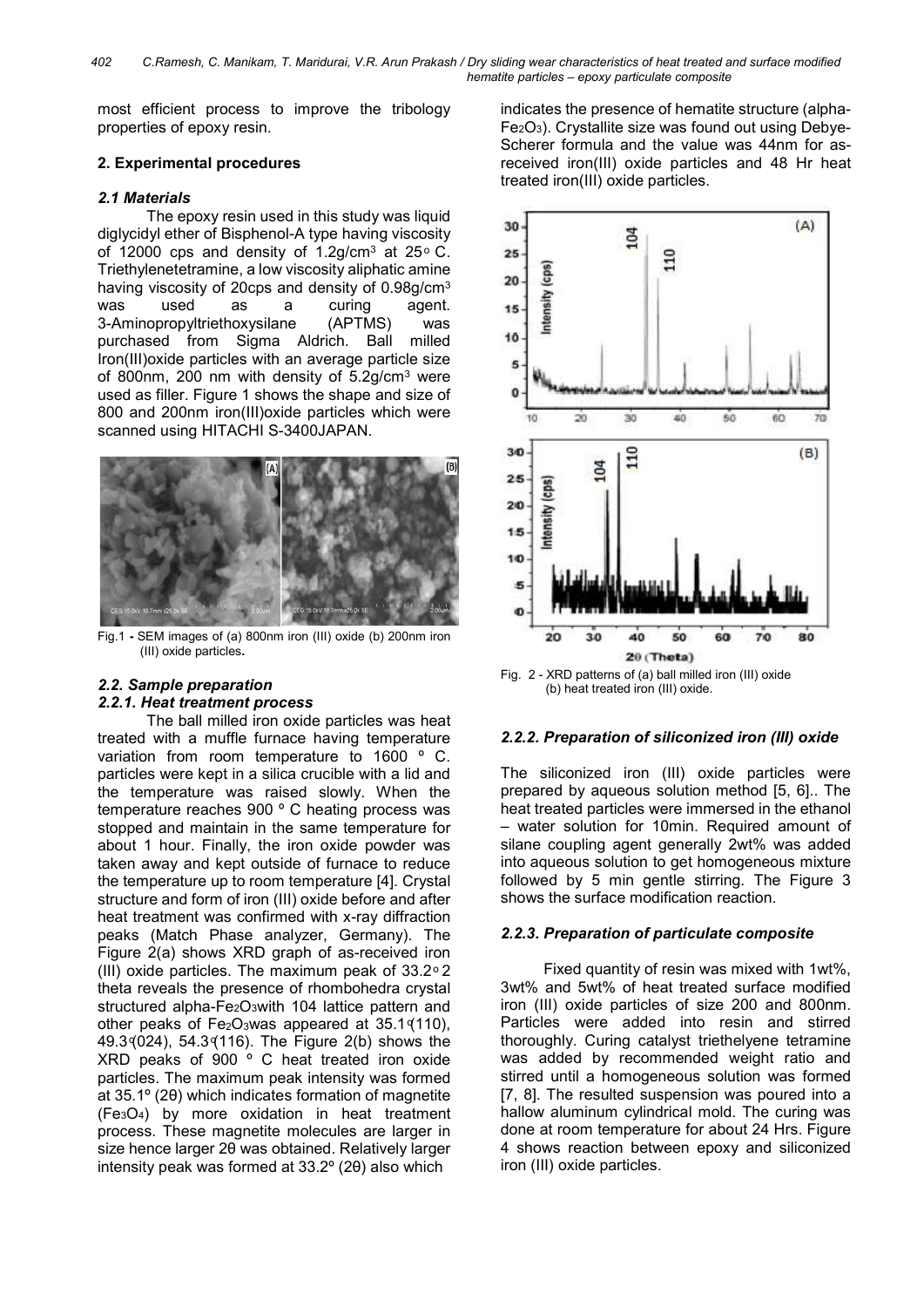C.Ramesh, C. Manikam, T. Maridurai, V.R. Arun Prakash / Caracterizarea tribologică a modificărilor de suprafață după tratamente 403 termice aplicate compozitelor hematit - epoxidice



Fig.3-Surface modified reaction of

(3- aminopropyle)trimethoxysilane on iron(III) oxide surface [5].

#### 2.3. Specimen preparation

The prepared iron(III)oxide filler reinforced epoxy composite specimens were checked for dimensions based on pin-on-disc experimental requirements. Suitable dimensions, length 30mm and diameter 8mm was prepared by post machining process. The designation and composition of hybrid composites are presented in Table 1.

| Table 1 |  |
|---------|--|
|---------|--|

|  |  | Composition and designation of composites |
|--|--|-------------------------------------------|
|  |  |                                           |

| Material         | Epoxy  | Fe <sub>2</sub> O <sub>3</sub> | Fe <sub>2</sub> O <sub>3</sub> size |
|------------------|--------|--------------------------------|-------------------------------------|
| Designation      | (wt %) | (wt%)                          | (nm)                                |
| R                | 100.0  | 0.0                            |                                     |
| Rl <sub>1</sub>  | 99.0   | 1.0                            | 800                                 |
| RI <sub>11</sub> | 97.0   | 3.0                            | 800                                 |
| RI <sub>12</sub> | 95.0   | 5.0                            | 800                                 |
| Rl <sub>2</sub>  | 99.0   | 1.0                            | 200                                 |
| $RI_{21}$        | 97.0   | 3.0                            | 200                                 |
| $RI_{22}$        | 95.0   | 5.0                            | 200                                 |
| $Rlh_1$          | 99.0   | 1.0                            | 800                                 |
| $Rlh_{11}$       | 97.0   | 3.0                            | 800                                 |
| $RIh_{12}$       | 95.0   | 5.0                            | 800                                 |
| Rlh <sub>2</sub> | 99.0   | 1.0                            | 200                                 |
| $RIh_{21}$       | 97.0   | 3.0                            | 200                                 |
| $R1h_{22}$       | 95.0   | 5.0                            | 200                                 |
| RIs <sub>1</sub> | 99.0   | 1.0                            | 800                                 |
| $RIs_{11}$       | 97.0   | 3.0                            | 800                                 |
| $RIs_{12}$       | 95.0   | 5.0                            | 800                                 |
| RIs <sub>2</sub> | 99.0   | 1.0                            | 200                                 |
| $RIs_{21}$       | 97.0   | 3.0                            | 200                                 |
| $RIs_{22}$       | 95.0   | 5.0                            | 200                                 |

 $R-$  Resin;  $RI_{h}$ - heat treated Fe<sub>2</sub>O<sub>3</sub>; RI<sub>S</sub>- siliconized Fe<sub>2</sub>O<sub>3</sub>.

#### 2.4. Mechanical characterization

 Wear characters of heat treated and silane modified iron oxide-epoxy system was unveiled by



Fig. 4 - Reaction between epoxy to surface modified iron (III) oxide particles [5].

a pin-on-disc setup (Ducom instruments pvt.Ltd, India).The pin-on-disc has wear track diameter of 50-100mm, wear disc diameter up to 165mm, disc speed of 100-2000 rpm and normal load of 5- 200N.The wear test was carried out based on ASTM standard G99 and set variables. The load applied 10N; sliding speed of 1000rpm and sliding time of 5min was selected as a process parameter. The hardness of composites was tested using Durometer (Shore-D) as per ASTM-D 2240.

#### 3. Results and Discussion

#### 3.1. Mechanical

 The wear rate, wear volume and frictional force for particulate composites were listed in Table II. The addition of iron(III)oxide was increased the wear resistance when compare with virgin epoxy resin [9]. Whereas the heat treated iron(III)oxide served substantial increment in wear resistance when compare with as-received iron(III)oxide filled composite, this is because of formation of magnetite in heat treatment. In heat treatment process above 900ºC favors more oxidation thus oxygen per unit cell increases. Due to increases of oxygen content the regular shape rambohedra become unusual structure and creates vacant in unit cell. The extra acquisition of oxygen in every unit cell reacts with extra iron atoms, thus iron per unit cell increases. More iron content directly proportional to strength of composite. It is observed that the particle size of 200nm was worked well with epoxy matrix to share the load due to high surface area. The wear resistance was increased for composite designations  $RI<sub>1</sub>$ ,  $RI<sub>11</sub>$ ,  $RI<sub>12</sub>$ ,  $RI<sub>21</sub>$ , and  $RI<sub>22</sub>$  is (58%, 60.5%, 73%, 66%, 72% and 82%)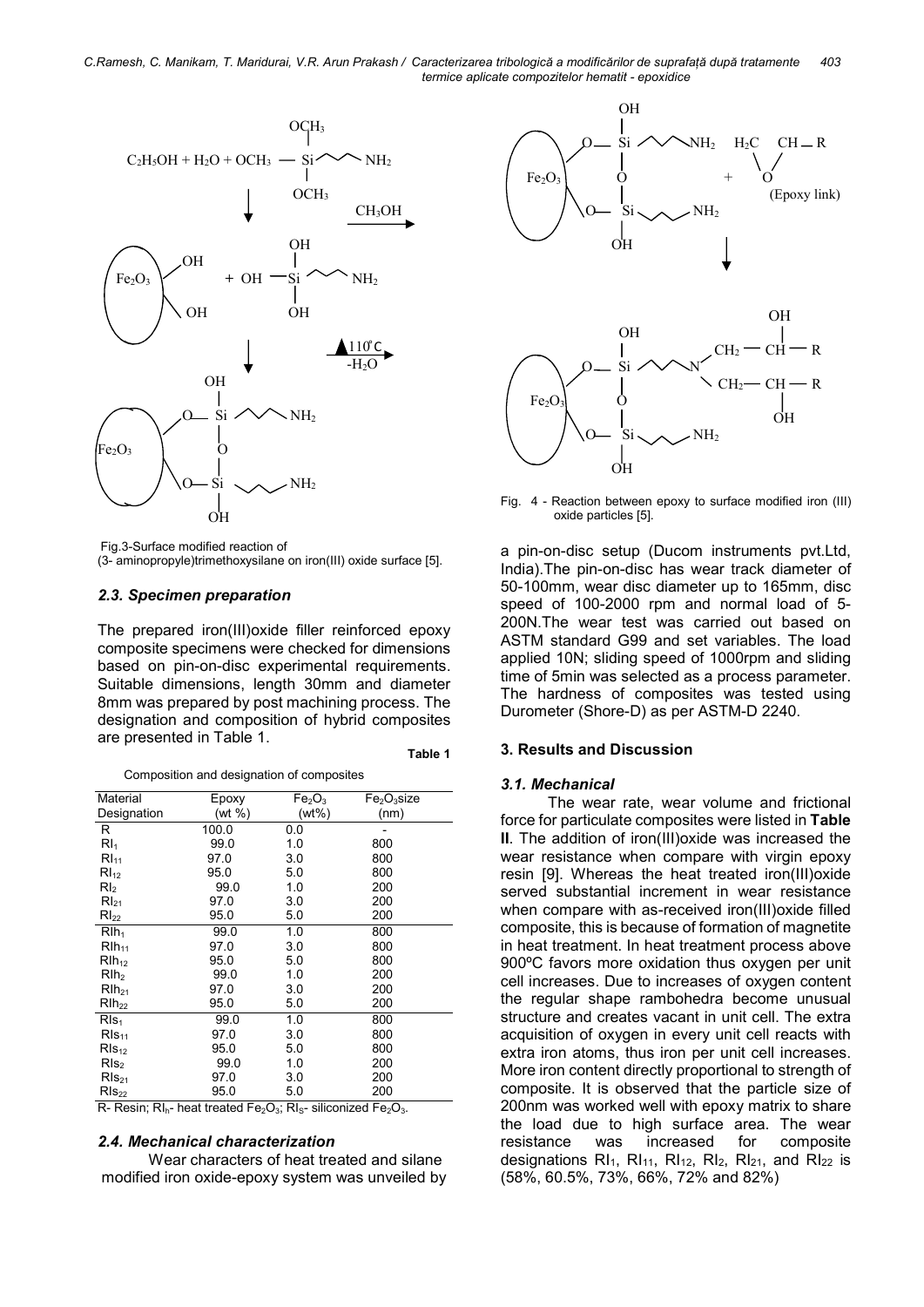| Mechanical properties of composites |           |              |                 |                  |           |           |  |
|-------------------------------------|-----------|--------------|-----------------|------------------|-----------|-----------|--|
| Material                            | wear      | applied load | wear volume     | Frictional force | Wear rate | Hardness  |  |
| Designation                         | (microns) | (N)          | (cubic microns) | (N)              | (m/s)     | (shore-D) |  |
| $\mathbb{R}$                        | 578       | 10           | 14.5            | 0.5              | 4.81      | 85        |  |
| RI <sub>1</sub>                     | 241       | 10           | 6.1             | 1.4              | 2.01      | 87        |  |
| RI <sub>11</sub>                    | 228       | 10           | 5.7             | 0.3              | 1.90      | 88        |  |
| RI <sub>12</sub>                    | 156       | 10           | 3.9             | 1.8              | 1.30      | 90        |  |
| $\rm{RI}_2$                         | 197       | 10           | 4.9             | 0.9              | 1.64      | 86        |  |
| $RI_{21}$                           | 159       | 10           | 4.0             | 3.0              | 1.32      | 88        |  |
| RI <sub>22</sub>                    | 103       | 10           | 2.6             | 1.3              | 0.85      | 89        |  |
| $RIh_1$                             | 210       | 10           | 5.2             | 2.7              | 1.75      | 87        |  |
| $RIh_{11}$                          | 197       | 10           | 4.6             | 1.2              | 1.66      | 89        |  |
| RII <sub>12</sub>                   | 111       | 10           | 2.9             | 0.1              | 0.92      | 91        |  |
| $R_{1h2}$                           | 158       | 10           | 3.9             | 0.8              | 1.31      | 86        |  |
| $RII_{21}$                          | 149       | 10           | 3.4             | 1.9              | 1.21      | 88        |  |
| RII <sub>22</sub>                   | 91        | 10           | 2.4             | 0.9              | 0.74      | 91        |  |
| $RIs_1$                             | 190       | 10           | 4.4             | 1.0              | 1.58      | 87        |  |
| $RIs_{11}$                          | 174       | 10           | 3.8             | 0.8              | 1.49      | 89        |  |
| $RIs_{12}$                          | 96        | 10           | 2.6             | 0.1              | 0.76      | 90        |  |
| RIs <sub>2</sub>                    | 120       | 10           | 3.0             | 0.1              | 1.00      | 88        |  |
| $RIs_{21}$                          | 107       | 10           | 2.7             | 0.9              | 0.90      | 89        |  |
| $RIs_{22}$                          | 88        | 10           | 2.2             | 0.1              | 0.73      | 91        |  |

respectively. The heat treated particles greatly withstand against of frictional force applied. The increased value of wear resistance for heat treated particle loaded composites RI<sub>h1</sub>, RI<sub>h11</sub>, RI<sub>h12</sub>, RI<sub>h2</sub>, RIh21, and RIh22 is (63%, 66%, 80%, 77%, 74% and 84%) respectively. The heat treated cum silane treated iron oxide particles shows better improvements in wear resistance. Even dispersion and interfacial attachment between resin and filler yield maximum wear resistance.

 The increased wear resistance was noted for composite designation RI<sub>s1</sub>, RI<sub>s11</sub>, RI<sub>s12</sub>, RI<sub>s21</sub>, RI<sub>s21</sub>, and RIs22 is (67%, 70%, 83%, 79%, 81% and 85%) respectively. Thus processes like heat treatment and surface modification of fillers improve mechanical behavior of virgin epoxy polymer when it serves high surface contact applications. The hardness values of iron oxide reinforced epoxy resin shows better improvements. Table 2 provides Shore-D micro hardness values of particulate composite. The maximum hardness value of 91 Shore-D was absorbed for material designation RIh12, RIh22 and RIs22.This is because of high density of iron atoms packed in every unit cell [10]. The improved value of hardness for composite designations  $RI<sub>1</sub>$ ,  $RI<sub>11</sub>$ ,  $RI<sub>12</sub>$ ,  $RI<sub>2</sub>$ ,  $RI<sub>21</sub>$ , and  $RI<sub>22</sub>$  is (2.3%, 3.5%, 5.5%, 1.1%, 3.5% and 4.5%) respectively.

The heat treated iron oxide particles shows better improvements in hardness. The improved values for composite designation RI<sub>h</sub>1, RI<sub>h11</sub>, RI<sub>h12</sub>, RIh2, RIh21, and RIh22 is (2.3%, 4.5%, 6.6%, 1.1%, 3.5% and 6.6%) respectively. The particles which were treated with both heat and silane shows refined results in hardness. The hardness values of composite designation RIs1, RIs11, RIs12, RIs2, RIs21, and RIs22 is (2.3%, 4.5%, 5.5%, 3.5%, 4.5% and 6.6%) respectively.

### 3.2. Morphology

Morphology of pure (Fig.5a) and particle reinforced composite system shows, the asreceived iron oxide particles were formed a cluster structure in epoxy matrix (Fig.5b).This is because of dipole attraction of OH molecules from epoxy resin and Fe atoms from iron oxide [11, 12, and 13]. But in silane treated particles, even dispersion could be seen because of silane attachment on particle surface (Fig. 5c and 5d). The silane treatment ensures reaction with epoxy matrix and iron oxide via NH2functional group [14and 15].

Table 2



Fig. 5 - SEM images of (a) pure resin (b) as received iron oxide in matrix (c and d) siliconized iron oxide in matrix.

The surface morphology of wear surface shows that the pure epoxy (Fig.6a) had a smooth surface without any porous surface. This is because of no filler was added in epoxy matrix whereas in iron oxide particles loaded epoxy composite